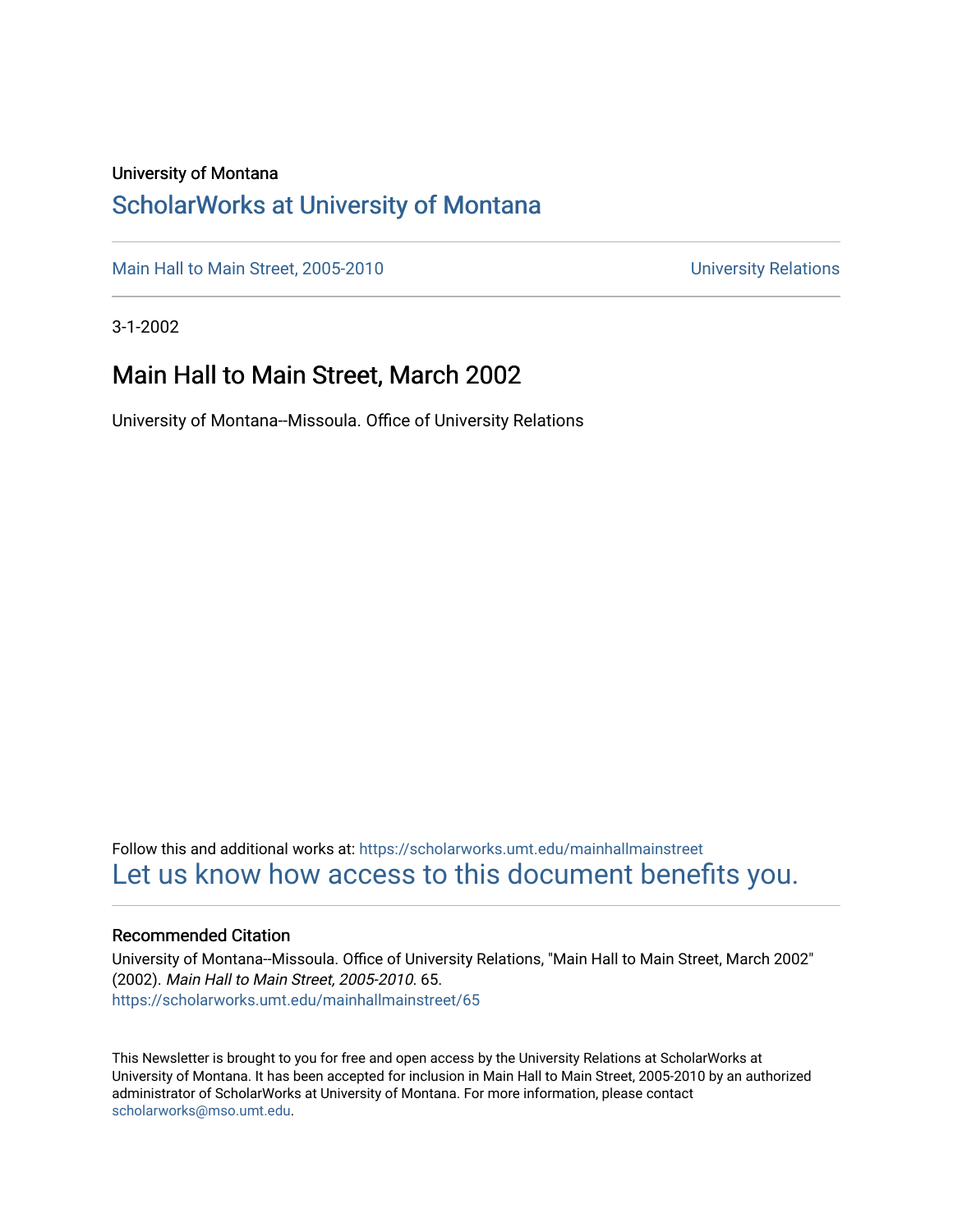#### **UNIVERSITY OF MONTANA**

**idain Hall Main St.**

**APR 0 3 2002 [www.umt.edu/urelations/mainhall](http://www.umt.edu/urelations/mainhall)**

**49er offensive lineman Scott Gragg looks for someone to knock around last season during a game in San Francisco against the Detroit Lions.**

**(UM photo byTodd Goodrich.)**

Vol. 8, No. <sup>3</sup> Connecting Campus and Community March 2002

# Former Griz tackle the NFL

ast season's Nov. 4 NFL game in San Francisco definitely had a Montana feel to it. First-yearheadcoachMarty Mornhinweg, a University of Montana quarterback from 1980 to 1984, had brought his struggling Detroit Lions to town. Facing him on the 49er sideline were two other former UM standouts: Scott Gragg, adominatingGrizlineman during 1991-94, and JimmyFarris, awide receiver who wowed fans in Washington-Grizzly Stadium during 1997-2000.

Mornhinweg's squad played tough against the playoff-bound 49ers leading at halftime — but the end result was a 21 -13 San

Francisco win. It was an average game with an expected outcome, but what made it interesting  $-$  at least to Montana minds

 $-$  was the unusual conjunction of former  $\,$ Griz talent. It provided a unique opportunity to catch several of the players who have vaulted from the I-AA ranks to football's ultimate stage.

Another unusual conjunction took place March <sup>1</sup> when Dave Dickenson, the beloved 1992-95 Griz quarterback who's nowa San DiegoChargersbackup, returned to Missoula to be inducted into the Grizzly Sports Hall of Fame. The ceremony was attended by Tim 'The Hitter" Hauck, a Griz defensive player during 1987-89 who has ripped up the NFL for the past 12 years.

All these players cherish their Montana playing days, crediting UM's strong gridiron tradition with providing a pathway to careers among football's elite. Following is a crosssection of UM players who have made the big time.

*(Continued on pac/e 2)*

# A new morning in Detroit Montana QB now an NFL head coach

I barin downtown Missoula and spot this In the early '80s chances were pretty good a person could go to The Oxford tough kid with a chew in his lip playing cards. He looked more like a farm kid from eastern Montana than the quarterback of the Montana Grizzlies. And he probably didn't look like a future NFL head coach whose hand is now heavy with a Super Bowl ring.

But, as Marty Mornhinwegwould agree, looks can be deceiving.

Mornhinweg was a four-year starter for UM from 1980 to 1984. He set 15 passing records during his tenure as the Griz signal caller, guiding Montana to a Big Sky championship in 1982. At 5 feet 9 inchestall and 185 pounds he didn't have the prototype quarterback body, but what he lacked in height he made up for with an athletic, scrambling style of play that befuddled opponents.

Thatwasthen, thisis now. Mornhinweg, 40, now owns a bad knee and the head coaching job for the Detroit Lions. His first season was challenging — the Lions were 2-14 in 2001 — but he has four years left on his contract and plenty of experience turning teams around.

Mornhinweg has led a life steeped in football. An Oklahoma native, he moved with his family a lot when he was growing up before settling in SanJose, Calif. One of his high school coaches was Mike Holmgren, who later coached the Green Bay Packers to a Super Bowl win. As a prep standout at Oak Grove High School, Mornhinweg guided histeam to a championship and was named Northern California Player of the Year his senior year.

A lot of I-A college recruiters took a look at Mornhinweg, but interest waned when they saw his size.

*(Continued on page 4)* **Detroit Lions head coach Marty Mornhinweg**



**UM photo by**

The Discarcry Continues at The University of Montana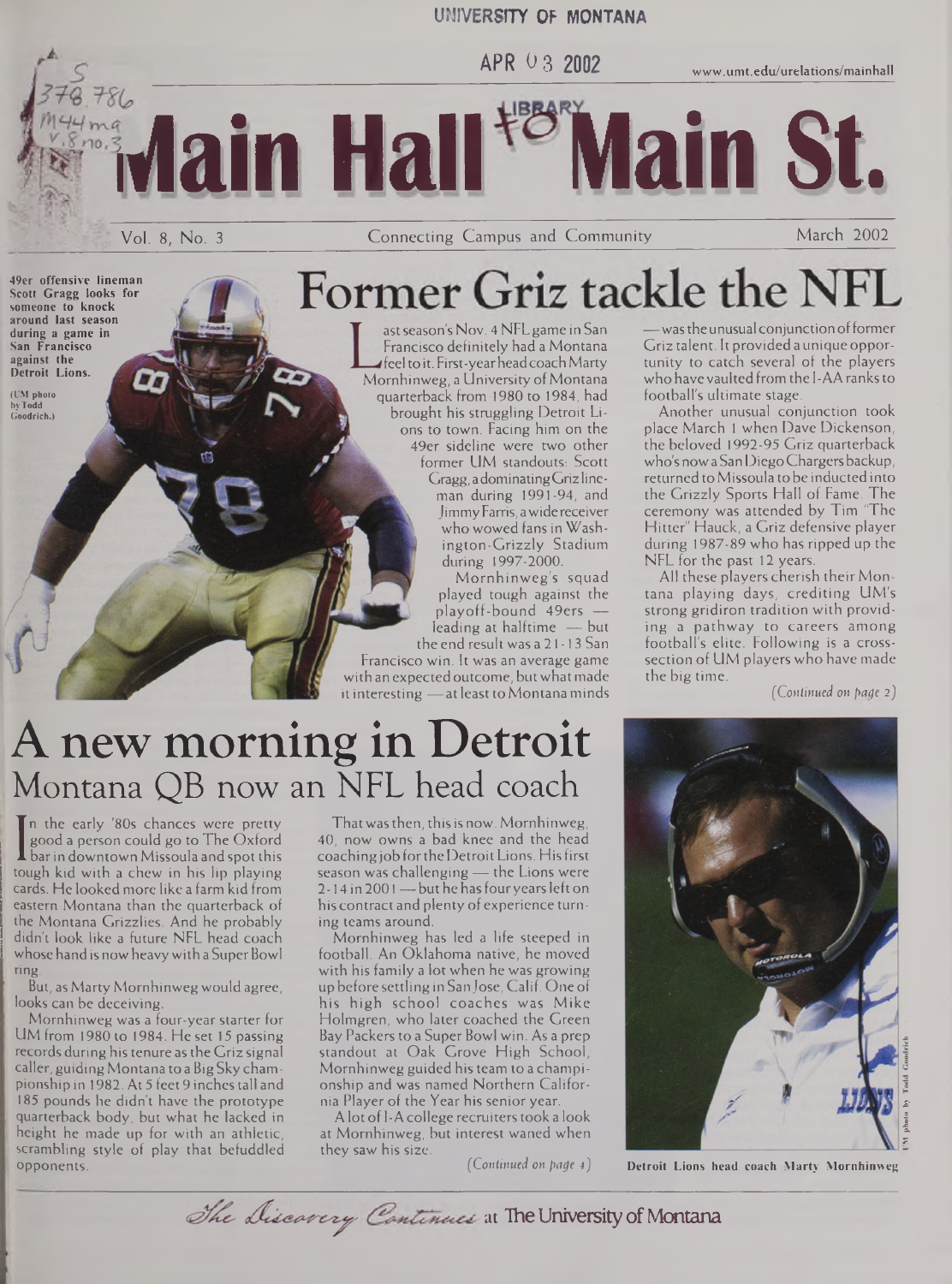## NFL Griz — **continued**

#### **Jimmy Farris**

It can be argued that Farris, 23, leads a charmed life. During UM's magical 2000 season, the charismatic redheaded receiver from Lewiston, Idaho, amassed 1,003 receivingyards andcaughtan overtime touchdown pass that propelled the Griz into the national championship game. After graduation he signed as a free agent with the 49ers and made the San Francisco practice squad.

"Forthe most part I've really enjoyed the NFL," Farrissaid. "I've metsome cool people and got to experience some different parts of the country.

As a practice-squad member, Farris worked out every day with the team. He said he didn't earn the league minimum, "but it's a very comfortable salary." He also didn't suit up for games, but he sometimes traveled with the 49ers.

Before the Lions-49ers game kicked off, Farris was down on the field playing catch with Terrell Owens, one of the NFL's premier receivers. Farris said he and Owens have become great friends, hanging out together on and off the field.

AfterhelpingtheNFLstarwarm up, Farris sauntered to the lower stands where a girl sat wearing a homemade 49ers jersey with "Farris" written on it. "I wearthis to support Jimmy," Shelby Dobbel gushed. "He'ssuch a nice guy. <sup>I</sup> met him during training camp, after they did a story on him because (49ers quarterback)Jeff Garcia gave him a pair of shoes."

Always the media darling, Farris ate up the adoration of his "biggest fan." He also was a hit during the 49er preseason, when

injuries to starters earned him more playing time. He developed dead-on imitations of49ers head coach Steve Mariucci and other San Francisco notables, which made all the Bay-area networks. One day the coachwalked by to see Farris surrounded by a swarm of reporters. According to Farris: "He said, 'How does it work out that a rookie free agent is getting more air time than <sup>I</sup> am?' He kind of laughed about  $i$ t

Farris misses the Rocky Mountain region and the football atmosphere in Missoula, andhekeptin touch with his former Griz teammates during their 2001 nationaltitle run. But for him a bigger adventure was on the horizon.

Farris never got any regularseason playing time with the Niners, but then the New England Patriots called him in to add depth to the team's receiving corps for the playoffs. The Patriots went on to win it all, making Farris the only former Griz besides coachMornhinweg to own a Super Bowl ring. He didn't actually play in the biggame, but duringSuperBowl week Farris e-mailed regular reports about his experience in New Orleans to the Missoulian.

Charmed life?

You have to set your goals high," Farris said. "I just want to stay around the league and continue doing what <sup>I</sup> love as long as a <sup>I</sup> can. I've really got the fire burning to go out every day and work hard and do whatever it takes."

#### **Scott Gragg**

Gragg, 29, is arguably UM's most successful contribution to the NFL. A monstrously huge human being — 6 feet 8 inches tall, 325 pounds - he was selected in the second round of the NFL draft, making him the highest selection ever for a Griz football player.

An offensive tackle, he blocked for the likes of Dave Dickenson at UM before playing five years forthe New York Giants and two years for the 49ers. Now he gets dressed in a locker room where the jerseys<br>of guys named "Joe Montana," "Steve of guys named "Joe Montana," Young" and "Ronnie Lott" are enshrined behind glass.

Though he looks like a Viking killing machine on the field, the Silverton, Ore. native's fearsome exterior hides a gentle heart— someone who majored in math at UM. It seems ironic that a guy with such a nice, gentle personality makes his living at such a violent sport.

When I get introduced as Scott Gragg, University of Montana, it makes me proud to be from Montana and know I'm representing them," he said. "It's a special thing. <sup>I</sup> think <sup>I</sup> was able to succeed becausewe run a pro offensive at Montana, and <sup>I</sup> was



**Former Griz wide receiver Jimmy Farris meets a fan at a San Francisco 49er game last fall.**

blocking against great defensive ends in the Big Sky, and that led me to success everywhere else."

After the Nov. 4 game, Gragg lumbered into the lockerroomwith a basketball-sized ice pack strapped to his knee. When asked about the injury, he dismissed it saying,

"Oh, <sup>I</sup> just banged it up a little bit.Just a typical NFL thing. It happened in the first quarter."

Gragg said he has no regrets about playing in Missoula, and he uses the Internet to keep trackofhisformercollege team.

**"I lovedeverything there,"he** said. "We had such great fan support, and we had a blast playing. There were a lot of positive coaches and a lot of influences that make me look back and feel glad I didn't go to



a Division I-A school. It was a great experience for me. I'm an outdoor guy, so the mountain biking, community and everything was great.

Gragg said his favorite experiences as a Griz include his 1994 senior year, when Montana made it to the semifinals before losing to Youngstown State, and the 1993 Idaho game, when the Griz handed the Vandals a 54-34 loss on their home turf.

Astowhy he has been so successful in the NFL, starting for two teams, Gragg said, "It'sjust hard work. You've got to know it's an eat or get eaten type of job — that someone's always chomping at your heels to get your job. <sup>I</sup> think some people have been blessed with more talent and don't have to work as hard, and <sup>I</sup> feel I've been blessed with some talent, but I've got to work hard every day to keep it."

#### **Tim Hauck**

Hauck, 35, is living proof that dynamite comesin small packages. At 5 feet 11 inches tall and 185 pounds he isn't the biggest guy in the NFL, but he's now a 12-year veteran who has played for six teams: New England, Green Bay, Denver, Seattle, Indianapolis and Philadelphia.The Philadelphia Eagles advanced to the NFC Championship game this season, and if they had defeated St. Louis, Hauckwouldhave faced a New England team with Farris, putting two former Griz in the Super Bowl.

A Big Timber native, Hauck played defensive corner back, strong safety and free safety during his three years at UM. As a Griz he earned his nickname, "The Hitter," for his ability to flatten opposing players. He even talks like a defensive headhunter:

I'm not the biggest guy on the field, and I've got to find a way to make an *impact.* <sup>I</sup> *throw my body around* and have the knack of beingable to bit people and*knock themaround* a little bit. <sup>I</sup>'ve alwaysfound a way to *impress* people.

Hauck said he idolized the Grizzles growing up and always wanted to play for UM. When I came in, it was when Don Reed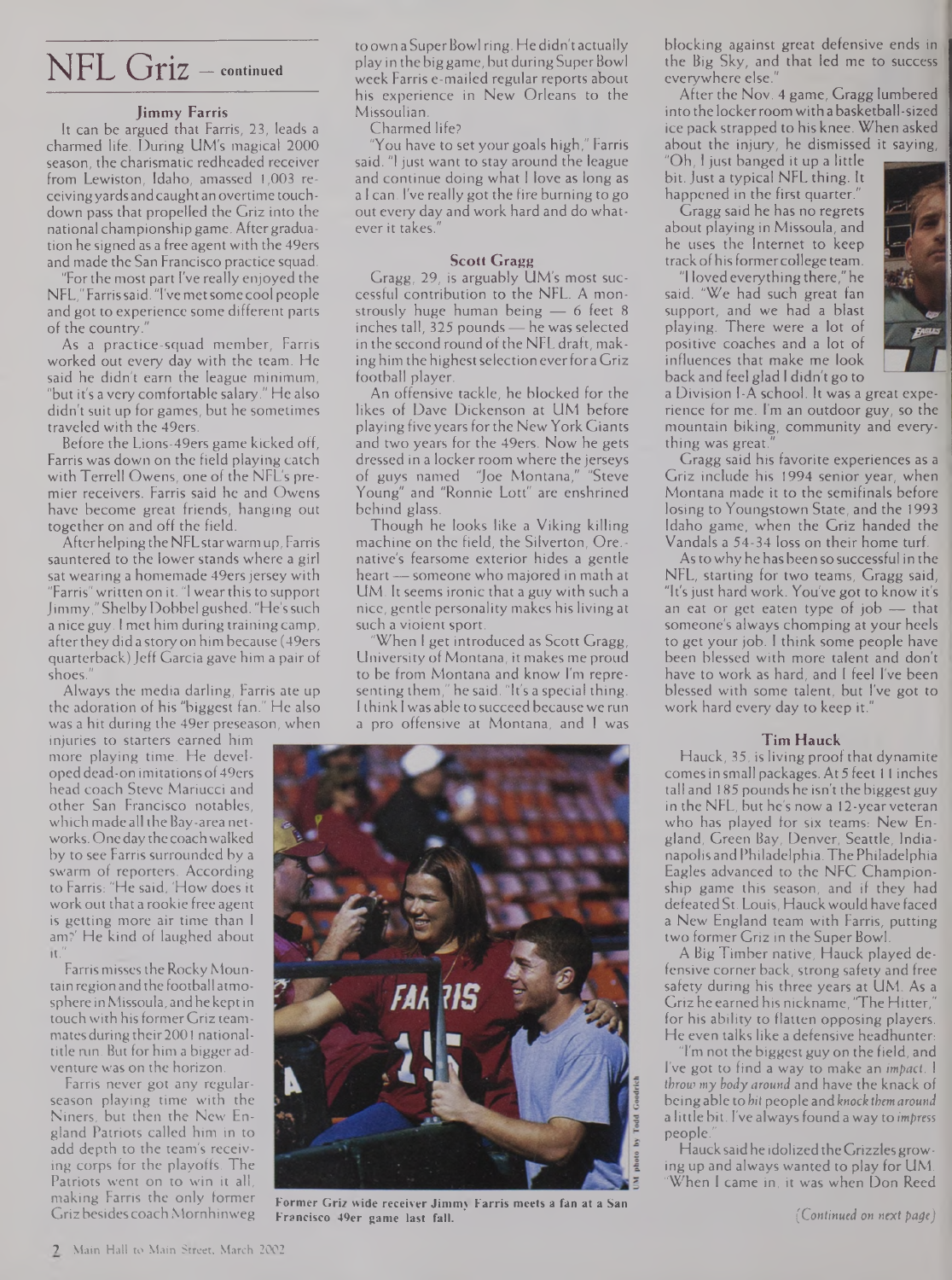

**e Hitter" Hauck narrowly missed the Super Bowl Philadelphia Eagles this season.**

started, and <sup>I</sup> think we helped get something going here that's continued ever since. <sup>I</sup> think a great tradition started."

He said his best UM memories come from beating the Montana State University Bobcats. Hauck even blocked a punt his junior year during a close game in Bozeman, allowing UM to put the game out of reach. "That was kind of the start of the run," he said.

After college Hauck went to New England as a free agent and made an impression — literally — that allowed him to make the team. 'The way a free agent makes the team is by showing they are going to do something over and beyond to help that football team," he said. "It's kind of carried over my years in the league. Nothing's been easy, and <sup>I</sup> think the uphill battle has kind ofmade me a better player because I've had to work for it.

Hauck plays strong or free safety in the NFL, and he's started on defenses in Indianapolis and Philadelphia. He also plays a lot of special teams, which was his primary role this year.

Hauckadmits hisfondestNFLmemories are the massive hits he's delivered over the years.

'The biggest one that comes to mind right nowwasmy play thisyearagainst the Chicago Bears," he said. "I forced a fumble on a kickoff, and it fortunately putus up by 9 points and put the game out of reach at that point in the second round of the playoffs. It's probably the biggest play I've made in years.

Despite his success, 12 years in the NFL leave their mark. Hauck now has a small patch of white hair behind his right ear. Did that come from The Hitter taking a hit?

"I assume so," he said with a smile.



**Sporting the same number he wore as a Griz, Dave Dickenson was a backup for the San Diego Chargers this season.**

#### **Dave Dickenson**

Though he's only 29, Dickenson returned to UM in March to be inducted into the GrizzlyHall ofFame. The quarterbacksaid it felt a little odd getting inducted at his age while still in the middle of his professional playing career.

Although he's boy-next-door friendly and kind of resembles Richie Cunningham —a buff Opie—Dickenson'sindomitable playing style has become Montana legend. After winning two high school state championships in Great Falls, he came to Missoula and captained the crew that brought home UM's first I-AA football championship in 1995. He shattered most UM passing records while throwing for 11,080 yards. Then he soared north to the CanadianFootball League,wherehe played three seasons for the Calgary Stampeders. In an injury-plagued 1999 season, he still threw formore than 3,000 yards and led his team tothe GreyCup championshipgame. Then his 2000 season was unreal: He threw for 4,636 yards with 36 touchdowns and only six interceptions.

Playing at the peak of his game, Dickenson decided to try the NFL. He wound up as a backup quarterback in San Diego behindveteran DougFlutie androokieDrew Brees. Dickenson saw some playing time in the 2001 preseason — leading the Chargers to a come-from-behind win over the 49ers

on Aug. 12 — but he never played during the Charger's 5-11 regular season. Now hisrolewith the team isin fluxwith newheadcoach Marty Shottenheimer coming in with a new coaching staff.

When asked about<br>Dickenson's NFL

situation, his former UM coach Don Reed said, "He hasn't received a chance, he needs a chance. <sup>I</sup> know he's capable. <sup>I</sup> just hope things hit right for him. He's got everything you need to win."

The formerChargers coaching staff had a real Montana connection, with Dickenson's brother, Craig, and Reed's son, Bruce, in the group. But Dickenson said, "I have a good chance still. Life moves on, and I should have a pretty good opportunity this year.

Dickenson amassed so many good memories at Montana

that it's hard for him to pick favorites. What he misses most about playing in Missoula is "the people" and "that special University feel." He said the 1995 championship game is special — though he doesn't think he played that well — but his favorite game was the 1993 road win over the Idaho Vandals. He also fondly remembers the 1993 35-30 road lossto Oregon, when he nearly led the Griz to an upset over the I-A power.

Dickenson said his NFL experience has lived up to his expectations "even though <sup>I</sup> didn't really get to play last year. <sup>I</sup> enjoyed meeting the people and seeing the country, and <sup>I</sup> also enjoyed the atmosphere. And <sup>I</sup> knew it was going to be tough. I've never justwalked into being the starter anywhere I've been. I always just kind of learn and get comfortable and go from there. <sup>I</sup> think I'm pretty much on schedule, but I'd like to accelerate things a little.

At his induction ceremony, Dickenson had his picture taken with John Edwards, UM's other national champion QB. Dickenson said he didn't get to watch the 2001 championship because he had to catch a flight to Kansas City with the Chargers, but an interested fan kept him informed about what was happening with the game.

During his induction ceremony, Dickenson thanked Montana fans for the honor of being chosen for the hall of fame. He told Reed, "You taught me how to be a

winner, and that's important stuff." He also

had to hammer on the rival MSU Bobcats a bit because "once a Griz, always a Griz." *Editor's Note.- Anotherformer Griz, Dallas Neil, is on the practice squad for the Atlanta Falcons. S*

**UM's two championship quarterbacks, John Edwards and Dave Dickenson, posed for this picture at Dickenson's Grizzly Hall of Fame induction ceremony. (UM photo by T. Goodrich)**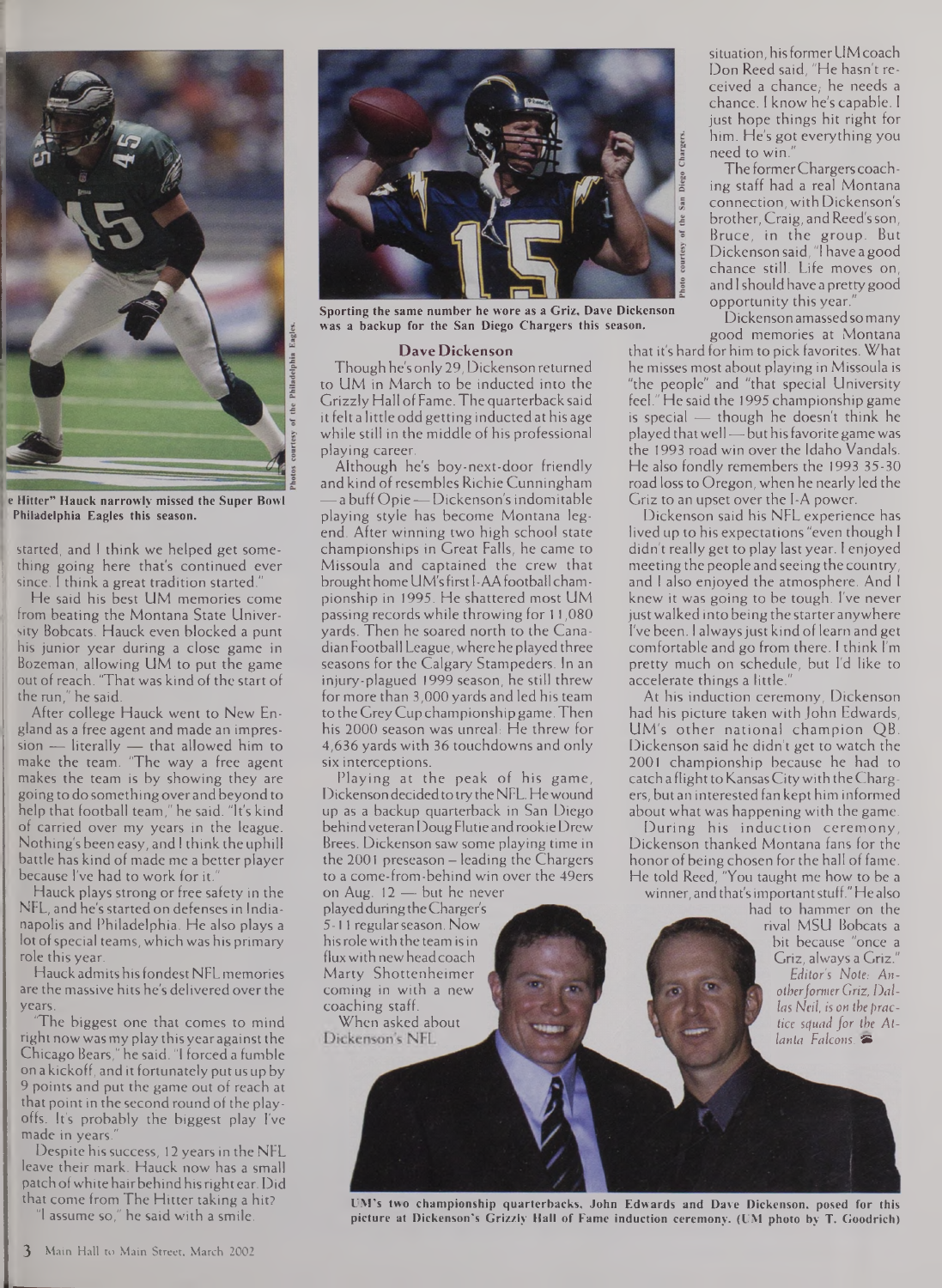## NFL Coach — **continued**

Pretty soon he realized he was fifth or sixth on a lot of I-A lists, and interest was dropping off. But quite a few I-AA schools were calling.

"Then Mike Holmgren called me while <sup>I</sup> was working at a gasstation," Mornhinweg said. "He said, 'I think Montana wants to offer you a full scholarship.' <sup>I</sup> said, 'You know what, I'm sick of all of it. <sup>I</sup> don't even know where that school is.' But then the head coach (Larry Donovan) called and said <sup>I</sup> should go where I'm wanted rather than where <sup>I</sup> want to go. <sup>I</sup> said, 'You know, that sounds pretty good. I'm coming."'

Mornhinweg said his first impression of Missoula wasn't so good: He expected green mountains and everythingwas brown when he arrived. But hesoon fell in lovewith the community and found he fit right in, especially when it came time to unwind downtown.

"I have some special feelings for coach Donovan, because he was one of the few who would take a chance on a 5 foot 9 guy he said. "And <sup>I</sup> found Missoula to be one of the best places to go to college.

When he played, the Griz faced several Big Sky teams that have since moved up to I-A, like Reno and Idaho, and he struggled through some losing seasons. He also split his four games against Montana State. "Heck, they won the national championship in 1984," he said, "but I hear (UM) has a pretty good win streak going now

He won the Grizzlies Carlson Most-Valuable Player Award in 1982 and 1984. He said his best memory as a Griz was winning the 1982 Big Sky championship.

Mornhinweg graduated from UM in December 1985, earning a degree in health and physical education with a coaching emphasis. By that time he knew he wanted to make football his lifes work. His first coaching job was as an assistant at his former high school, helping Oak Grove win a conference title.Then in 1985 he was a wide receivers assistant coach at UM.

"When <sup>I</sup> was coaching in Montana, that really wasn't a coaching job, he said. I got a check for like \$22 every two weeks. <sup>1</sup> was just trying to get in at that point, and it's experience that counts. Every day <sup>I</sup> d cross that little bridge by campus and get two hotdogs and a soda for 99 cents. Thats about all <sup>I</sup> could afford for lunch.

Mornhinweg also hadn't given up the idea of playing in the pros, and in 1986 he landed the quarterback job for the Denver Dynamite Arena Football League. He d always been fairly healthy at UM, but a few plays into his first game he suffered a career-ending injury.

"I thought I'd found a league built perfectly for my skills, he said. Then <sup>I</sup> blew out my knee, my ACL. It was a bad one.

Mornhinwegtried to come back from the injury, but his knee started locking up when he worked it hard. Since that time hes had

another five surgeries on the knee, and it isn't anywherenearnormal tothisday.Thecoach delights in horrifying people with the weird crackling noises made by the joint.

With his playing days ended, Mornhinweg concentrated on his coachingcareer. During 1986-94 heworkedvarious college assistantcoachingjobs atTexas El-Paso (UTEP), NorthernArizonaUniversity, Southeast Missouri State and Northern Arizona University. In 1994, when he was offensive coordinator for Northern Arizona, his Lumberjacks played in Washington-Grizzly Stadium. (They lost 24-34.) He earned a master's degree in physical education with a sports administration emphasis from UTEP.

Then he got a big break. Holmgren, his



**Mornhinweg huddles with Detroit quarterback Charlie Batch during a timeout.**

former high school coach, hired him as offensive assistant/quality control coach for the Green Bay Packers in 1995. After one season he was promoted to quarterbacks coach, tutoring Brett Favre as the team went on to win Super Bowl XXXI. With Mornhinweg and Favre working together, the starquarterbackwon hissecond MVP award. Both earned shiny new Super Bowl rings in 1997, and the formerGriz had earned a reputation as an NFL quarterback guru.

Mornhinweg then served as offensive coordinator for the San Francisco 49ers from 1997-00, workingwith weaponssuch as quarterback Steve Young and the NFL's all-time-leading receiver,Jerry Rice. Then late in his 49ertenure, Mornhinweg helped groomJeff Garcia, an import from the Canadian Football League, into one of the NFL's top passing threats.

With his NFL resume well established, Mornhinweg got a shot at coaching his own team on Jan. 25, 2001, when he was named head coach in Detroit. Terms of his five-year deal were not disclosed, but it can be assumed that he doesn't have to worry about buying 99-cent lunches anymore. He's the first UM graduate to become an NFL head coach. When he was hired, he was the second youngest coach in the league, behind Oakland's John Gruden.

His Lions went 2-14 during his grueling first year. The team was in danger of going winless until a Dec. 16 victory over the Minnesota Vikings, 27-24. The Lions then beat the Dallas Cowboys 15-10 during the final game of the season.

"In the long run, what happened to this point might be the very best thing," he said. "Because itmakesyou strongerand it makes youtougherin the end forthe longrun. I've alwaysknown this: With good teams, when you are playing well, all the balls bounce with you. And when you are not playing quite at the level you have to play at, its all going against you. That's part of the game. So we don't complain, we don't take condolences, we don'tsay 'Why us?' or Why me? We just keep going to clear that hurdle."

As an NFLheadcoachMornhinweg lives and breaths football. Twenty-hour workdays during the season are filled with endless game films, team meetings and practice, practice, practice.

"As a football coach in the NFL, there are no holidays," he said. "And my wife understands that. If you are able to be home for Christmas, that's a bonus. All of us love to win and hate to lose, and sometimes <sup>I</sup> take it overboard a little bit. Forinstance, my inlaws won't play Monopoly with me anymore."

Mornhinweg tried to lure current Montana headcoachJoe Glenn to the Lions as an assistant coach before the 2001 NFL season. Glenn had been a UM assistant when Mornhinweg played, and the two coached together under Larry Donovan in 1985.

"1 called Joe because <sup>I</sup> have the utmost respect for Joe," Mornhinweg said. "I would love my son to play forthe guy, and <sup>I</sup> think that's one of the highest compliments you can give somebody. We discussed him joining us a little bit. And right at first I got the feeling that it was going to be hard for him to leave because he'd only been at Montana that one year and had already had great, great success. <sup>I</sup> got the inclination that it wasn't the right time, and we left it at maybe next time.

As for Mornhinweg, he's already been extremely busy in Detroit trying to put togethera contenderthrough theNFLdraft, trades and free-agentacquisitions.Theteam recently signed receiver Az-Zahir Hakim, formerly one of the St. Louis Rams' many offensive weapons, to a five-year, \$16 million deal.

Mornhinwegsaidhe still followsthe Griz as much as he can. Sometimes he catches a game via satellite television. "I remember when I was in Green Bay and Montana was in the playoffs," he said. "We were in pregame, and we had all these guys that had played in Montana, so there were like 15 people glued to the TV right before we wentout.Wewere all rooting forthem.The whole Packer team was."

He said football is football, no matter what level you are playing at.

"I have some special memories about Montana— the state, the school, the team <sup>I</sup> played on," he said. "You feel the same things that you did in high school and college when playing a championship game in theNFL. It's on a littlebiggerscale, ofcourse, but it's all a very special feeling."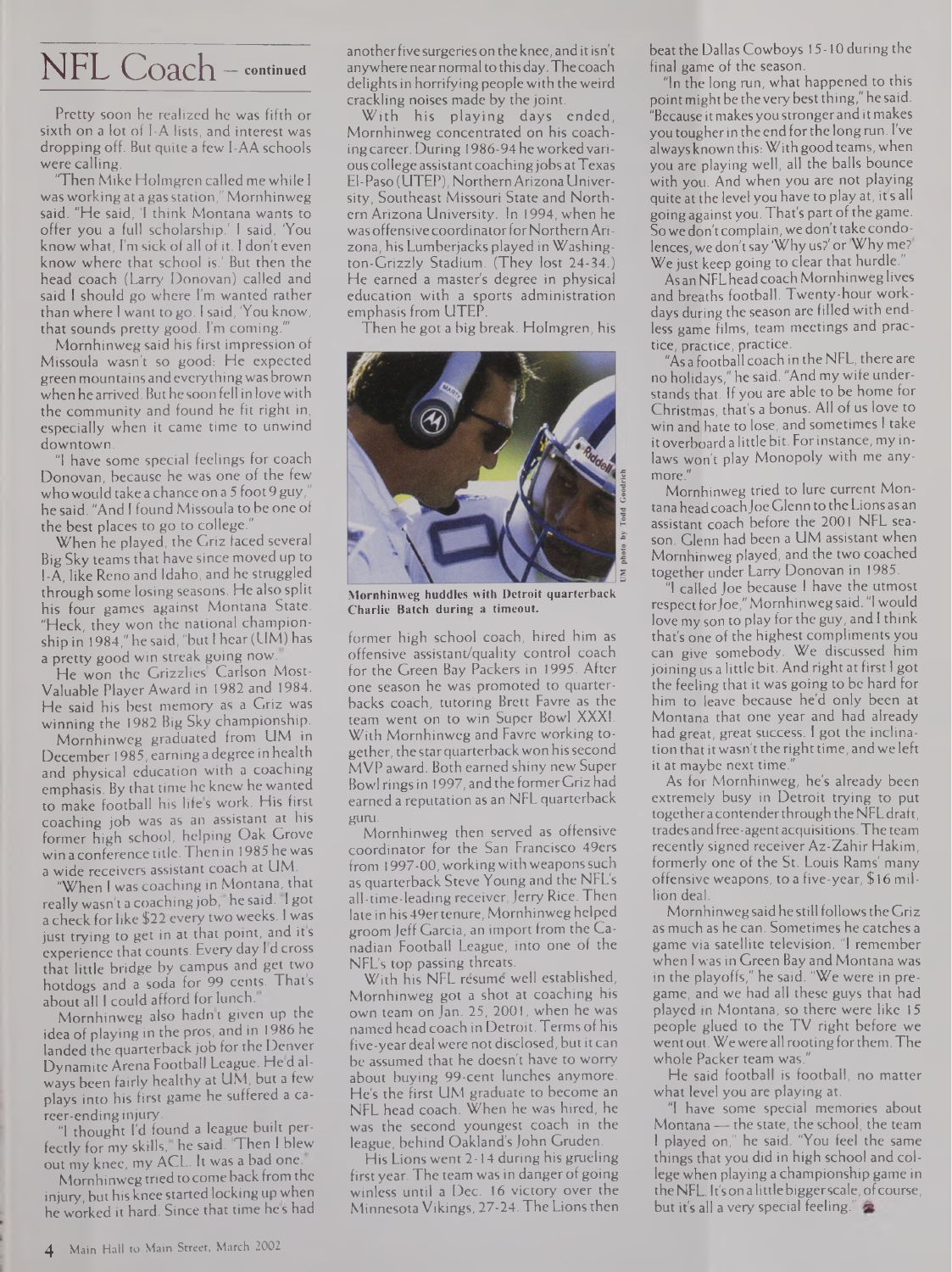**llf'!VT'"?!TY OF MONTANA**



**Record Enrollment—**UM has reached its highest spring-semester enrollment ever, according to new figures from the Registrar's Office. UM's spring 2002 head count is 12,414, up 470 students from last spring when 11,944 students attended theUniversity. Full-time equivalents(FTEs) jumped from 10,565.23 in spring 2001 to 10,772.68 this spring. "This enrollment report indicates that we have kept our focus on serving student needs," UM President George Dennison said. "Because of the good and hard work of a large number of people, the University continues to do well."

**Helena Hire—**The vice president of a Nebraska college with a wide range of educational, administrative and privatesector experience has been selected to lead the Helena College ofTechnology ofUM. Steven Hoyle, vice president of Mid-Plains CommunityCollege in North Platte, Neb., began his new duties as campus executive officeranddean ofHCOTMarch 15. Hoyle was one of four finalists who interviewed forthe position from among 85 total applicants.

**Hall of Famers—**Two outstanding former student athletes were inducted into the Grizzly Sports Hall of Fame March 1. ShelleySmathers, a Morton,Wash., native, ran track and cross country for UM during 1991 -94, becominga four-time NCAAAll-American, a seven-time Big Sky Conference champion and an 11-time Big Sky Conference Athlete of the Week. Also inducted was Great Falls native and quarterback Dave Dickenson, who played for the Grizzlies during 1991-95, leading Montana to its first I-AA national championship in 1995. (See related story, page 3.)

**Student Orator—**A third-year UM law student brought home the Best Oralist Award and joined her teammates in capturinga second-place award forbestlegal briefs at a regional meet of the Phillip C. Jessup International Law Moot Court Competition. Julie Johnson of Helena won the UM School of Law's first oralist prize in its five years at the prestigious Jessup Competition, earning the highest oral argument scores among more than 50 participating law students.Twelve teamsrepresented lawschools from the Pacific Northwest and upper Midwest at the regional competition, held in early February at Hamline University School ofLawinSt. Paul, Minn.Competitors argued a timely and complex law problem about computer hacking, cyberterrorism and the difficulty of regulating the Internet across international borders.



**The Grizzly Athletic Association has commissioned a 2001 national football championship commemorative Winchester rifle. The rifle features metal engravings of coach Joe Glenn, players' names, the UM logo and more. The rifles cost \$2,695 and can be reserved by calling (800) 840-4867.**

**New Catalog—**UM libraries in Missoula, Butte, Helena andDillon recently launched a newWeb-based catalog system that allows usersto check the availability of UM'smore than 1.5 million books,journals and media materials with the click of a mouse. The new system, the Montana PublicAccessCatalog(MPAC) oftheAffiliated Libraries of The University of Montana, cost about \$620,000 and was installed by Endeavor Information Systems of Des Plains, Ill. The catalog may be accessed by any computer at <http://libcat.Iib.umt.edu>. MPAC replaces the dated Telnet system, called "Griznet" in Missoula, which was a first-generation electronic catalog system. "Ifyou know how to use the Internet, you'll have no problemwith the newsystem," said Frank D'Andraia, UM dean of library services. 'Thisis a quantum leap overTelnet like night and day.

**Regional News—**HeadwatersNews, a free online news service that provides a daily snapshot of news in the Rocky Mountain region, now offers a weekly feature called "Perspective," which combines editorials by prominent Western writers with in-depth analysis and a moderated forum. Each "Perspective," posted every Wednesday, includes a column by a notedWestern writer or public figure. The opinion pieces address issues such as public lands management, regional economics, changing demographics and the need for improved dialogue on tough issues facing Westerners. Headwaters is online at www. <headwatersnews.org>. It is a project of the UM's O'Connor Center for the Rocky Mountain West.

**ROTC Option—**Paying for college doesn't have to be traumatic. Students may be eligible forup to \$30,400 for in-state tuition and up to \$54,400 in scholarships for out-of-state tuition through UM Army ROTC. Contact Lt. Col. Eric Kettenring, UM enrollment officer, at (406) 243-2627 to learn more aboutROTC options.

**NativeJournalism—**TheUMSchool of Journalism will receive a \$250,000 grant from the John S. and James L. Knight Foundation to fund a new Native American journalism project. The project, known as "Reznet," is a Web-based publication produced by UM American Indian journalism students. Although the project is still in its infancy, plans areunderway to use the grant to expand it and recruit 20 reporters drawn from American Indian colleges across the nation. In a letter to School of Journalism Dean Jerry Brown, the Foundation expressed support for the Reznet project, terming it "sound" and "innovative" and noting that it would help "place more Native American journalists in newsrooms. The success of this online projectwill underscore (UM's) reputation as a national leader in training Native American journalists.

**Timely Forums—**The UM political science department will host a national issues forum from 10 a.m. to 6 p.m. Saturday, March 30, in the Davidson Honors College.Topicswill include "DealingWith Terrorism: What Do We Do Next? and "When Small Towns Get Larger: Dealing With Growth and Urban Sprawl." Funding for the event is provided by the Kettering Foundation of Dayton, Ohio. For more information, go online to http:// [www.umt.edu/polsci/polsci](http://www.umt.edu/polsci/polsci) 15.htm.

**Land Governance—**Nationally recognized experts with a variety of viewpoints will gather to discuss public-land issues at the 25th annual Public Land Law Conference at UM April 11-13. The conference, titled "Public Land Governance: The Legal and Political Role of National and Local Perspectives," is sponsored by UM's Public Land and Resources Law Review and the O'Connor Center for the Rocky Mountain West. Admission is \$20 and advance registration is requested; call (406) 243-6568 for a registration form. Students are admitted free. Additional details about the Public Land <LawConferenceareonlineatwww.umt.edu/> publicland/25thConf.htm. &